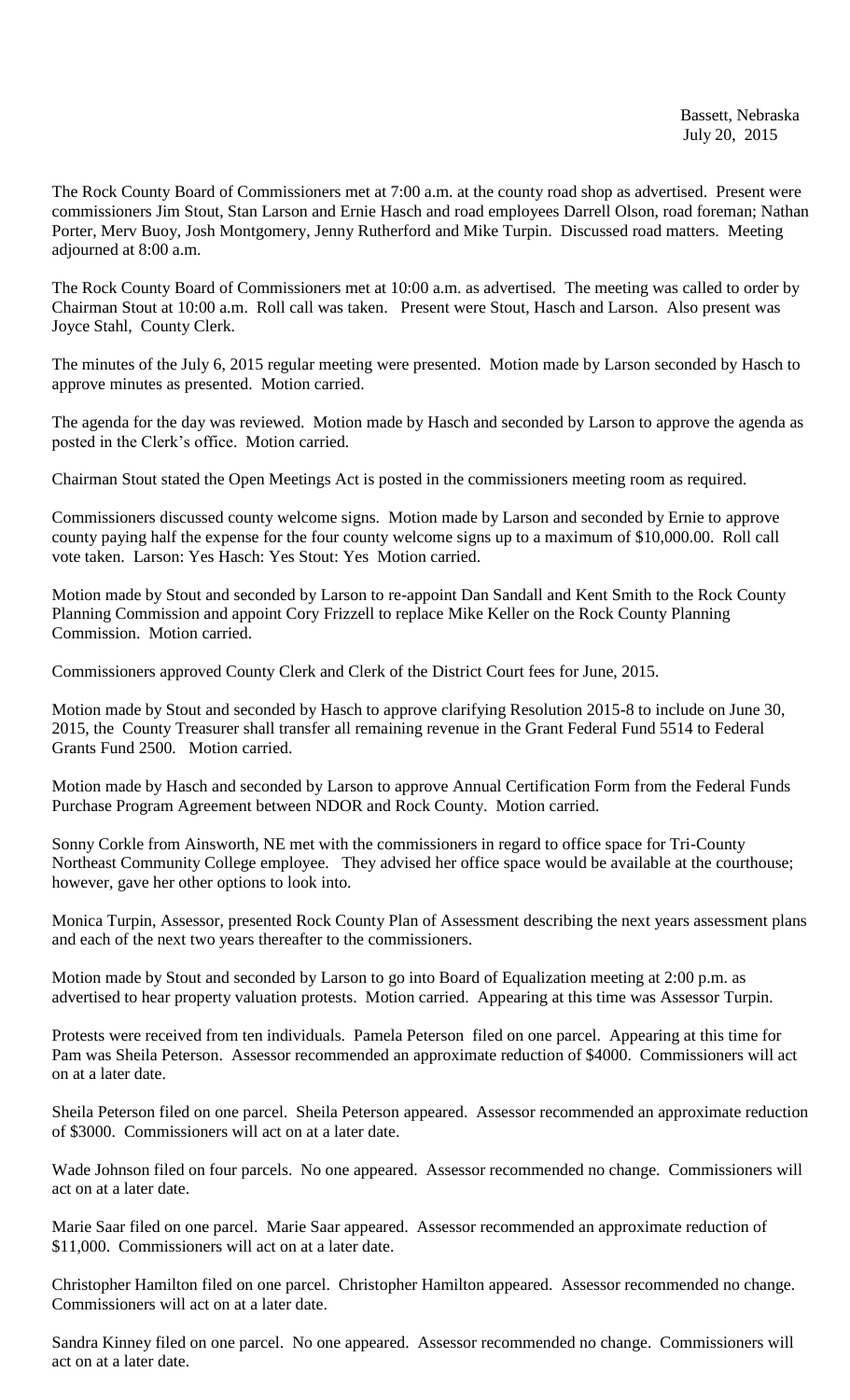Keith Wright filed on one parcel. Appearing was Keith Wright. Assessor informed Mr. Wright there would be an approximate increase of \$1000 due to correction on basement; otherwise, no change recommended. Commissioners will act on at a later date.

James M. Alderman filed on one parcel. Appearing was James Alderman. Assessor recommended no change. Commissioners will act on at a later date.

Cherri Jann Reichenberg filed on one parcel. Appearing was Lloyd Alderman for Ms Reichenberg. Assessor recommended no change. Commissioners will act on at a later date.

Faye Saar filed on two parcels for Dallas Bennett et als. Appearing was Faye Saar. Assessor recommended no change on one parcel and deceased one parcel by approximately \$1000. Commissioners will act on at a later date.

Commissioners went out of Board of Equalization meeting and into regular meeting at 3:55 p.m.

The following claims were audited:

|                           | <b>GENERAL</b>            |           |
|---------------------------|---------------------------|-----------|
| Employees                 | Salaries                  | 23,214.58 |
| Employees                 | Medical reimb             | 9,784.56  |
| A-1 Autocare              | Parts/rep                 | 68.67     |
| Appeara                   | Towel service             | 46.04     |
| AS Central                | Computer service          | 78.80     |
| <b>BBG</b>                | Rep                       | 158.05    |
| BC/BS                     | Ins prem                  | 3642.80   |
| <b>BKR</b> Extension      | County share              | 923.00    |
| M Davis                   | Postage/sup               | 301.99    |
| T Ellermeier              | Postage                   | 17.65     |
| F/R Coop                  | Fuel                      | 638.44    |
| <b>First Concord</b>      | Adm fee                   | 17.50     |
| Four Star Fab             | Parts/labor               | 757.20    |
| NE H&H Services           | Patient care              | 90.00     |
| J&J                       | Dumpster rent             | 3315.00   |
| Microfilm Imaging         | Equip rent                | 158.50    |
| <b>NE LSTF</b>            | Reg                       | 35.00     |
| <b>OPC</b>                | Sup/maint                 | 179.90    |
| Presto X                  | Pest control              | 49.87     |
| <b>RC</b> Clerk           | Mat retire                | 1493.12   |
| <b>RC</b> Senior Center   | Inmate meals              | 84.00     |
| <b>RC</b> Sheriff Trust   | Fuel                      | 47.66     |
| Scott's                   | Fuel                      | 15.37     |
| <b>RC</b> Clerk           | Mat soc sec               | 2420.68   |
| State of NE               | Refund insurance tax fund | 436.06    |
| Turp's                    | Sup                       | 202.18    |
| Verizon                   | Service                   | 60.82     |
|                           |                           |           |
|                           | <b>ROAD</b>               |           |
| Road crew                 | Labor                     | 5623.68   |
| Road crew                 | Medical reimb             | 4371.36   |
| A-1 Autocare              | Parts/rep                 | 728.33    |
| Appeara                   | Towel service             | 30.06     |
| <b>Atkinson Sand</b>      | Gravel                    | 4659.85   |
| <b>B's Enterprises</b>    | Culverts                  | 2219.00   |
| <b>Buckles Automotive</b> | Sup                       | 103.05    |
| F/R Coop                  | Fuel                      | 4963.85   |
| <b>Frontier Diesel</b>    | Parts/rep                 | 9375.01   |
| Jeffres Sand              | Gravel                    | 379.65    |
| <b>KBR RPP District</b>   | Electricity               | 20.00     |
| Newman Signs              | <b>Signs</b>              | 1863.98   |
| <b>NMC</b>                | Parts/rep                 | 981.01    |
| Plains Equipment          | Parts                     | 14.91     |
| <b>RC</b> Clerk           | Mat retire                | 379.61    |
| <b>RC</b> Tire            | <b>Tires</b>              | 1892.00   |
| Sandhill Equipment        | Parts                     | 201.07    |
| <b>RC</b> Clerk           | Mat soc sec               | 753.23    |
| Turp's                    | Sup                       | 1271.27   |
|                           | E911                      |           |
| RC Tel                    | Service                   | 17.31     |